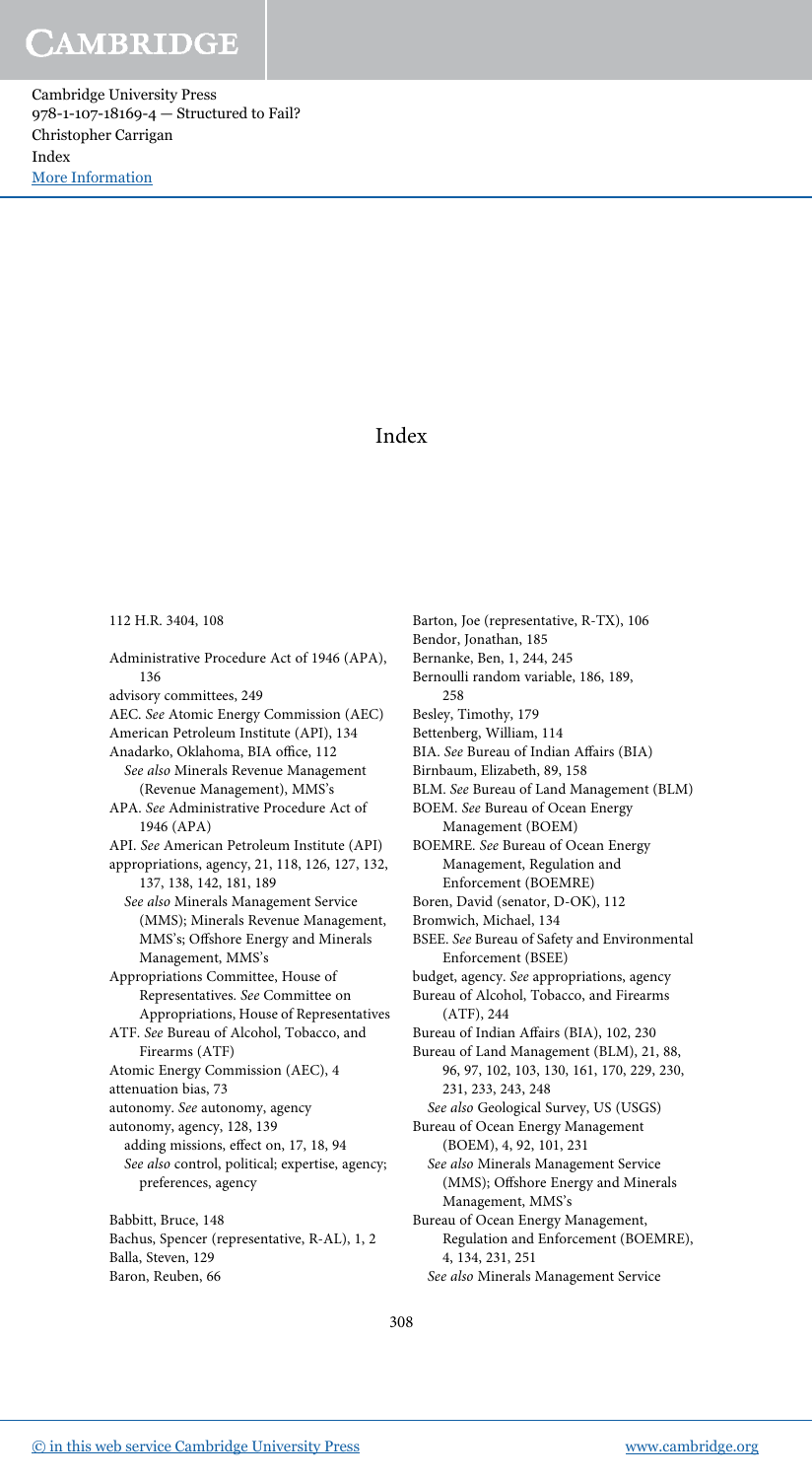Cambridge University Press 978-1-107-18169-4 — Structured to Fail? Christopher Carrigan Index [More Information](www.cambridge.org/9781107181694)

### Index 309

(MMS); Offshore Energy and Minerals Management, MMS's Bureau of Safety and Environmental Enforcement (BSEE), 4, 92, 101, 231, 251 See also Minerals Management Service (MMS); Offshore Energy and Minerals Management, MMS's bureaucratic autonomy. See autonomy, agency; control, political; preferences, agency Bush, George H.W., 99, 142, 145, 158, 235, 248 Bush, George W., 28, 30, 33, 46, 93, 151, 234, 236 capture, regulatory, 129, 156 definition of, 15 Federal Reserve and (see Federal Reserve (FED)) Minerals Management Service and (see Minerals Management Service (MMS)) Nuclear and Industrial Safety Agency and (see Nuclear and Industrial Safety Agency) organizational structure, cause of, 15 See also regulatory laxity Carpenter, Daniel, 17, 128 CATO, 89 Center for Progressive Reform, 89 CFPB. See Consumer Financial Protection Bureau (CFPB) Cheney, Dick, 150 Clean, Affordable, and Reliable Energy Act of 2009, 106 CLEAR Act. See Consolidated Land, Energy, and Aquatic Resources Act (CLEAR Act) Clinton, Bill, 138, 143, 159, 162, 235 Clinton, Joshua, 36, 39, 41 Coast Guard, US, 114 Cochran Fellowship Program, 34 Commission on Civil Rights, US, 39 Commission on Fiscal Accountability of the Nation's Energy Resources (Linowes Commission), 95, 96, 100, 144, 169, 232 Committee on Appropriations, House of Representatives, 97 Committee on Financial Services, House of Representatives, 1, 14 Committee on Merchant Marine and Fisheries, House of Representatives, 114, 115

Committee on Natural Resources, House of Representatives, 108, 109, 116 Committee on Operations, House of Representatives, 119, 120 Environment, Energy, and Natural Resources Subcommittee of, 111, 114 Committee on Oversight and Government Reform, House of Representatives. See Committee on Operations, House of Representatives Conservation Division, USGS's. See Geological Survey, US (USGS) Consolidated Land, Energy, and Aquatic Resources Act (CLEAR Act), 108, 109 Constitution, US, 137 Consumer Financial Protection Bureau (CFPB), 2–3, 6, 223 Consumer Product Safety Commission, US (CPSC), 136 control of agency, political, 60, 94, 127, 129, 130, 135, 164, 178, 181, 246 agency (bureaucratic) preferences and, 18, 174–175, 178 categories of, 136, 137 communicating to agency by, 184, 215 debate over, 136, 137, 138, 139 executive branch, 136, 137, 138, 139, 180–181, 246 fire-alarm oversight and, 136, 137 inefficient design and, 18, 247 legislative branch, 135–136, 137, 138, 180–181, 246 mechanisms of, 138, 139, 181, 184, 215 police-patrol oversight and, 136 social preferences and, 181 See also autonomy, agency; expertise, agency; preferences, agency coordination, agency environmental/exogenous conditions and, 173–174, 175, 197, 208, 209–210, 218–219, 221, 238–239, 240, 242, 248, 278 importance of, 126, 173, 207, 209–210, 217, 218–219, 225, 230, 238–239, 243 political preferences and, 210 task synergies and, 9, 22 See also multiple-purpose regulator, regulatory and non-regulatory missions CPSC. See Consumer Product Safety Commission, US (CPSC)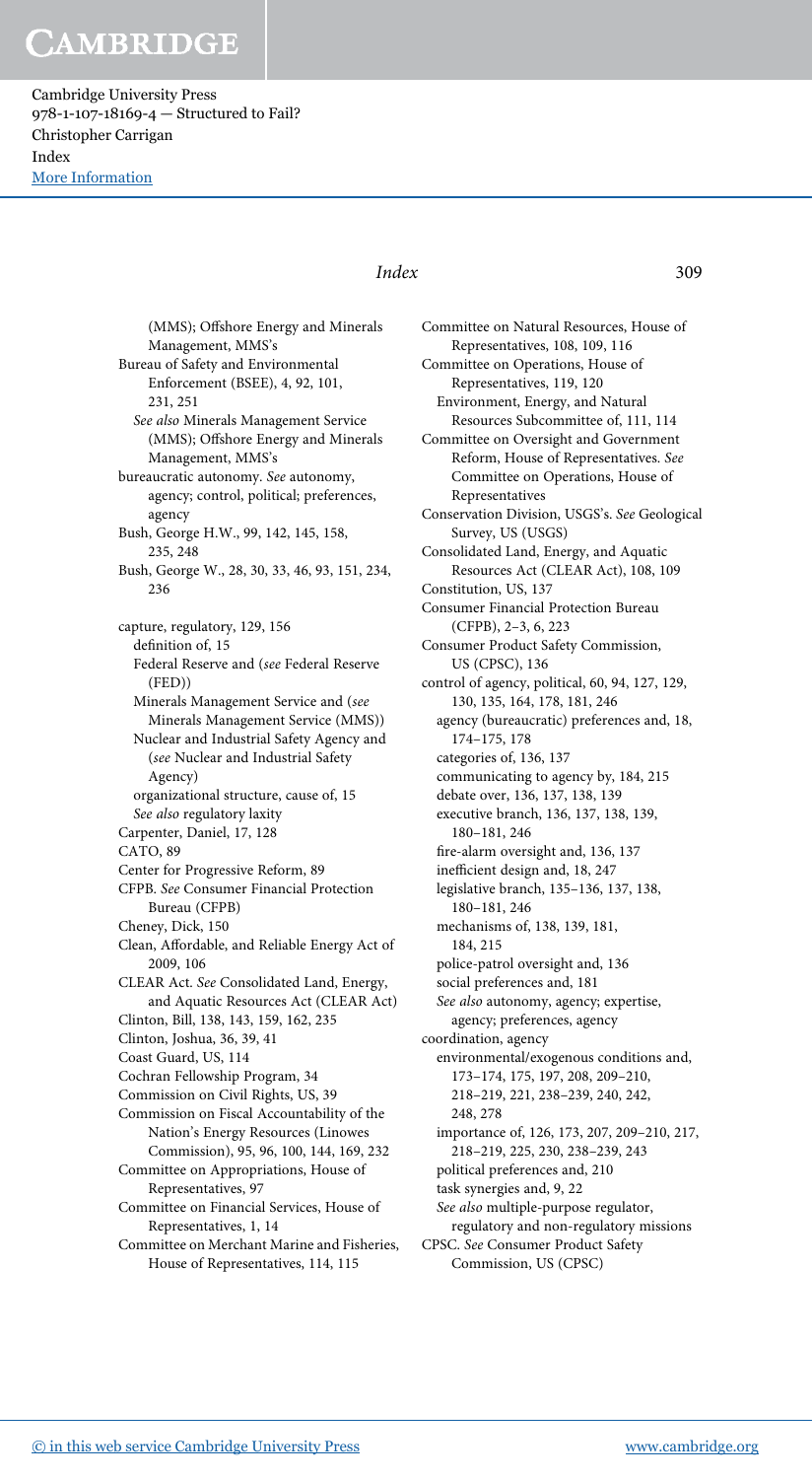Cambridge University Press 978-1-107-18169-4 — Structured to Fail? Christopher Carrigan Index [More Information](www.cambridge.org/9781107181694)

deep water drilling, 148, 235, 237 See also Deep Water Royalty Relief Act (DWRRA); Gulf of Mexico; Minerals Management Service (MMS) Deep Water Royalty Relief Act (DWRRA), 145, 152, 153, 158, 176, 235, 236 deep water drilling and, 145–146, 235, 237, 248 See also deep water drilling; Minerals Management Service (MMS); Outer Continental Shelf Lands Act (OCSLA) DeepStar project, 147–148 Deepwater Horizon disaster, 3, 85, 86, 88, 108, 109, 110, 117, 131, 133, 149, 223 See also deep water drilling; Deep Water Royalty Relief Act (DWRRA); Gulf oil spill; Minerals Management Service (MMS) department heterogeneity, 32, 42 fixed effects to control for, 42, 44, 50, 71, 72 Department of Agriculture (USDA), 34, 35, 128 Department of Commerce (DOC), 251 Department of Energy (DOE), 35 Department of Health and Human Services (HHS), 52 Department of Homeland Security (DHS), 57, 93, 244 Department of Housing and Urban Development (HUD), 35 Department of Justice (DOJ), 35, 129, 244 Department of Labor (DOL), 41, 43, 52, 234 Department of the Interior (DOI), 3, 43, 101, 128, 234, 251 Department of the Treasury (Treasury), 244 Department of Veterans Affairs (VA), 35 Derthick, Martha, 11 Dewatripont, Mathias, 177–178, 222

- DHS. See Department of Homeland Security (DHS)
- Dimock, Marshall, 52, 53
- direct federal programs. See Program Assessment Rating Tool (PART)
- disaster agency organization and, 6–7, 13, 52, 227, 252
	- behavioral economics and, 27

## 310 Index

financial crisis as (see financial crisis) Fukushima nuclear accident as (see Fukushima nuclear accident) Gulf oil spill as (see Deepwater Horizon disaster; Gulf oil spill) news coverage of, 27, 29 regulated industry and, 7, 19 unforeseen, 29 DOC. See Department of Commerce (DOC) Dodd–Frank Act. See Dodd–Frank Wall Street Reform and Consumer Protection Act Dodd–Frank Wall Street Reform and Consumer Protection Act (Dodd–Frank Act), 1, 19 creation of Consumer Financial Protection Bureau as part of (see Consumer Financial Protection Bureau (CFPB)) financial crisis and (see financial crisis) reforms connected to, 2 DOE. See Department of Energy (DOE) DOI. See Department of the Interior (DOI) DOJ. See Department of Justice (DOJ) DOL. See Department of Labor (DOL) Drucker, Peter, 14, 52 DWRRA. See Deep Water Royalty Relief Act (DWRRA) EBSA. See Employee Benefits Security Administration (EBSA) Economic Development Administration,  $92$ Employee Benefits Security Administration (EBSA), 41 Endangered Species Act, 60 Energy Policy Act, 153 Energy Research and Development Administration (ERDA), 5 Environmental Protection Agency (EPA), 40, 138, 139 EPA. See Environmental Protection Agency (EPA) ERDA. See Energy Research and Development Administration (ERDA) Executive Order 12291, 138 Executive Order 12839, 143, 159 Executive Order 12866, 143, 235 expertise, agency, 179–180, 185, 186–187, 188, 191, 194, 197, 238 See also autonomy, agency; control, political; preferences, agency Exxon Valdez, 114, 118, 142, 169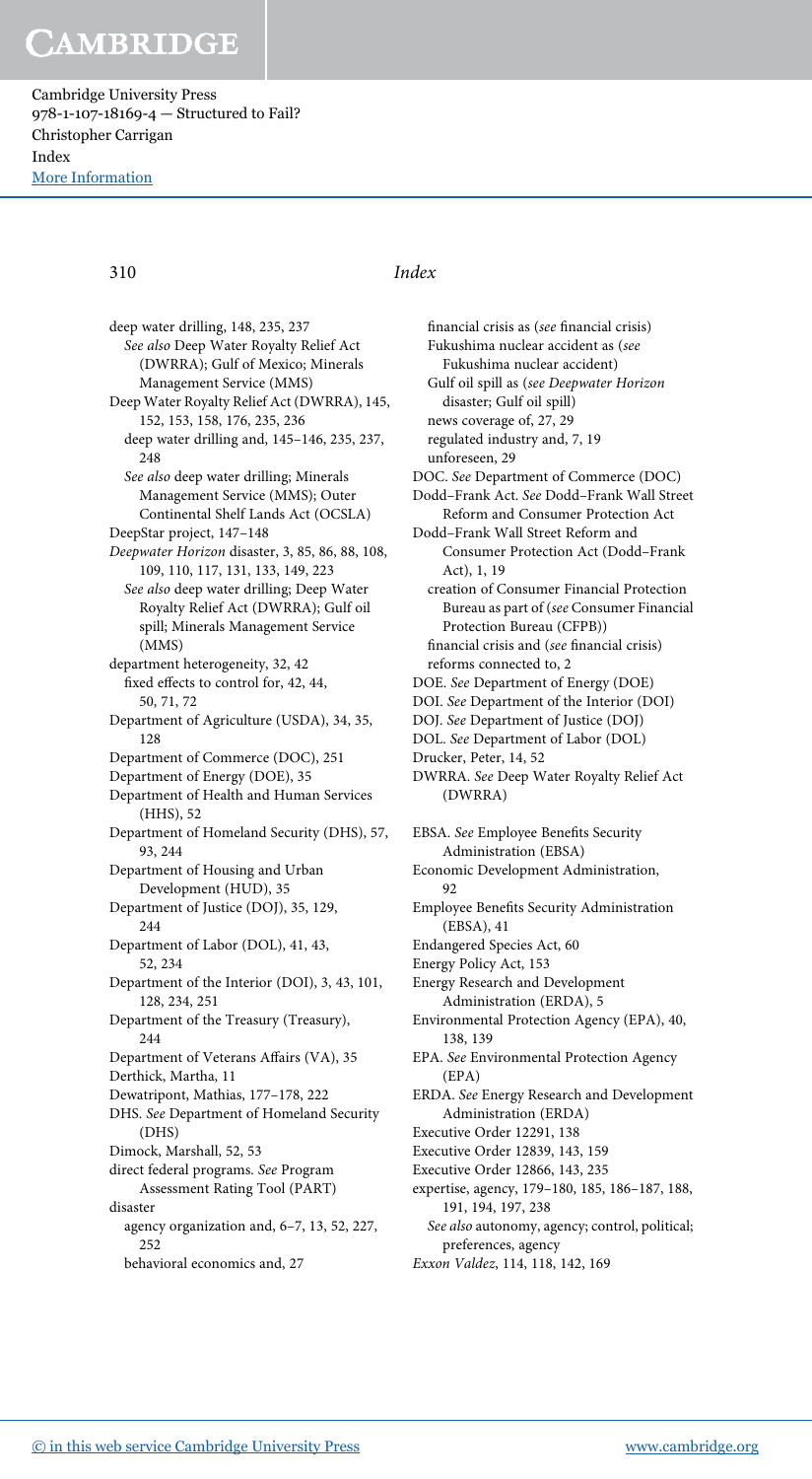Cambridge University Press 978-1-107-18169-4 — Structured to Fail? Christopher Carrigan Index [More Information](www.cambridge.org/9781107181694)

## Index 311

FAS. See Foreign Agricultural Service (FAS) FCC. See Federal Communications Commission (FCC) FDA. See Food and Drug Administration (FDA) FDIC. See Federal Deposit Insurance Corporation (FDIC) Fed. See Federal Reserve (Fed) Federal Communications Commission (FCC), 37 Federal Deposit Insurance Corporation (FDIC), 58 Federal Employee Viewpoint Survey. See Federal Human Capital Survey (FHCS) Federal Human Capital Survey (FHCS), 35, 51, 54, 62, 227 agency disaggregation and, 35 goal clarity measured by, 62, 64 measurement error in, 65, 72, 76, 77 response bias in, 62 See also goal clarity, employees'; Office of Personnel Management (OPM) Federal Oil and Gas Royalty Management Act of 1982 (FOGRMA), 95, 98, 104, 115, 153, 169 See also Minerals Revenue Management (Revenue Management), MMS's Federal Oil and Gas Royalty Simplification and Fairness Act, 153 Federal Reserve (Fed) capture of, allegations of, 15 conflict at, allegations of, 2, 5, 223, 227 Consumer Financial Protection Bureau and (see Consumer Financial Protection Bureau (CFPB)) consumer protection at, 1, 2 coordination of bank supervision and monetary policy at, 1, 244–245 lax regulation at, allegations of, 53 multiple goals at, 1, 14 priority goal ambiguity at, 50 reorganization of, 19, 48, 170 vice chairman for supervision at, 2 Federal Trade Commission (FTC), 138 Federalist No. 23, 185 FHCS. See Federal Human Capital Survey (FHCS) Fields, Jack (representative, R-TX), 115, 150 financial crisis, 1, 19, 170, 224 Federal Reserve and (see Federal Reserve

(Fed))

fire-alarm oversight. See control, political Fish and Wildlife Service (FWS), 60 FOGRMA. See Federal Oil and Gas Royalty Management Act of 1982 (FOGRMA) Food and Drug Administration (FDA), 138 Foreign Agricultural Service (FAS), 34 Forest Service, US, 58, 176, 244 Fry, Tom, 147 FTC. See Federal Trade Commission (FTC) Fukushima Daiichi power plant. See Fukushima nuclear accident Fukushima nuclear accident, 4, 19, 170, 176–177, 223, 224, 244 See also Nuclear and Industrial Safety Agency (NISA); Nuclear Safety Agency (NSA) FWS. See Fish and Wildlife Service (FWS) Gallup, 154, 155, 160, 236, 249 game theory, 189–190 perfect Bayesian equilibrium and, 258 pooling equilibrium and, 191, 193, 201, 211, 216, 259, 272, 276, 277, 283 separating equilibrium and, 191, 193, 201, 202, 259, 273–274, 276, 277, 282 GAO. See Government Accountability Office (GAO) General Accounting Office. See Government Accountability Office (GAO) General Services Administration (GSA), 35, 40 Geological Survey, US (USGS) Conservation Division at, 95, 96, 105 division of function between BLM and, 21, 97, 99, 130, 161, 229, 231, 233, 243, 248 failure of, alleged, 87, 95–96, 100, 170, 229, 231, 232, 233, 246, 248 See also Bureau of Land Management (BLM) Ghatak, Maitreesh, 179 goal ambiguity environmental/exogenous conditions and, 173, 174, 175, 185–187, 188, 214–215, 217, 218–220, 222, 239, 240, 241, 242, 284 goal conflict and, 8, 11, 172, 240, 246 inefficiency because of, 193, 212–213, 218, 283 measure of, 61, 64 organizational structure and, 9, 22, 184–185, 192–193, 225, 242, 243, 246 performance and, 8, 12, 217, 221, 228, 239–240, 256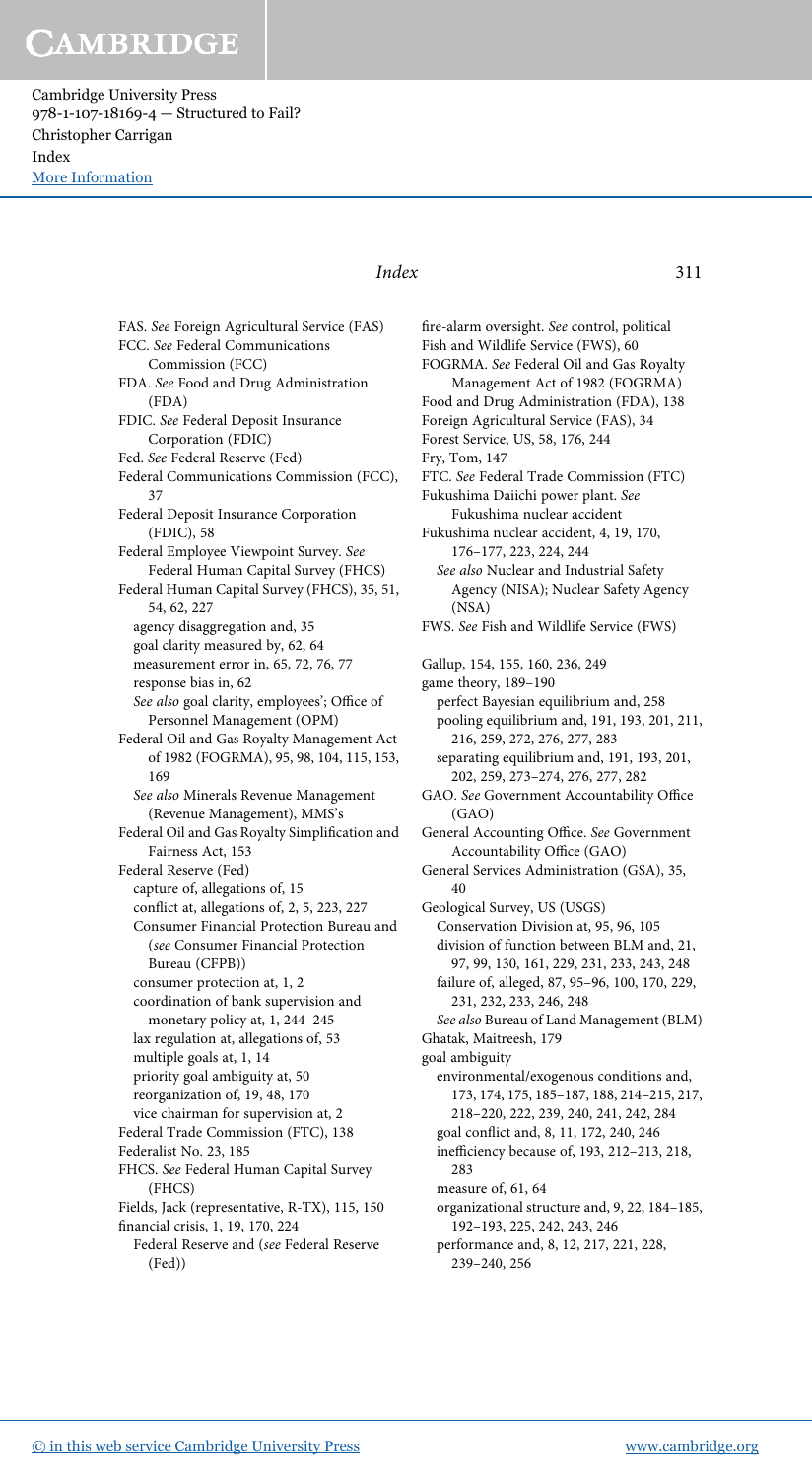Cambridge University Press 978-1-107-18169-4 — Structured to Fail? Christopher Carrigan Index [More Information](www.cambridge.org/9781107181694)

312 Index

goal ambiguity (cont.) political preferences and, 207, 211, 217, 219–220, 225, 241 priority goal ambiguity as form of (see priority goal ambiguity) sources of, 180 types of, 11 uncertainty because of, 11, 180, 184–185, 193, 195, 199–200, 202, 212–213, 214–215, 217, 218, 221, 227–228, 239–240, 256, 261, 271, 283, 286 See also goal clarity, employees'; goal conflict; goal subversion; priority goal ambiguity goal clarity, employees' agency performance and, 55, 57, 63, 68, 70, 75, 78 effect of goal ambiguity on, 57, 212, 213, 214–215, 217, 218, 219–220, 221, 286 measure of, 63, 64, 67, 74, 77, 195, 227, 256, 271 measurement error in measuring, 73, 74, 76, 79 mediator between multiple-purpose regulators and performance, 55, 63, 65–66, 67, 68, 71, 72, 78, 81, 227–228 See also goal ambiguity; goal conflict; goal subversion; priority goal ambiguity goal conflict degrees of, 173, 175, 185, 186–187, 188, 238–239, 240–241, 250 disaster because of, 219, 233 (see also disaster) environmental/exogenous conditions and, 173, 174, 175, 185–187, 188, 215, 219, 238, 246, 269 goal congruence and, differences between, 185, 215–216, 218, 220, 238, 240–241, 249, 265, 269 See also goal ambiguity; goal clarity, employees'; goal subversion; multiplepurpose regulators; priority goal ambiguity; regulatory and non-regulatory missions goal performance, 35, 36, 38, 40, 42 measurement error and, 31 Program Assessment Rating Tool (PART) to measure, 31, 36, 64, 226 (see also Program Assessment Rating Tool (PART))

program funding and, 42

goal setting theory, 57, 61, 63, 105 See also goal clarity, employees' goal subversion, 105, 125, 126, 246 See also goal ambiguity; goal clarity, employees'; goal conflict; priority goal ambiguity goals v. tasks, 8, 80, 87, 88, 106, 229 See also coordination, agency; goal ambiguity; priority goal ambiguity Gormley, William, 129 Government Accountability Office (GAO), 95, 96–97, 117, 231 Government Performance and Results Act (GPRA), 32, 61 GPRA. See Government Performance and Results Act (GPRA) Great Recession. See financial crisis GSA. See General Services Administration  $(GSA)$ Gulf of Mexico deep water drilling in (see deep water drilling; Deep Water Royalty Relief Act (DWRRA); Minerals Management Service (MMS)) oil and gas production in, 99, 145, 146 oil spill into (see Gulf oil spill) small oil and gas companies in, 145, 147, 218, 235, 237 (see also Minerals Management Service (MMS)) Gulf of Mexico Energy Security Act of 2006, 151, 152, 153, 159, 160, 162, 236 Gulf oil spill, 3, 19, 24, 85, 125, 151, 223, 224, 244 Minerals Management Service and (see Minerals Management Service (MMS)) See also Outer Continental Shelf (OCS) Hamilton, Alexander, 185 Hastings, Doc (representative, R-WA), 108 Hayes, David, 133 HHS. See Department of Health and Human Services Homeland Security Act, 244 Hosono, Goshi, 4 housing meltdown. See financial crisis

HUD. See Department of Housing and

Urban Development (HUD) Huntington, Samuel, 15

Hurricane Rita, 90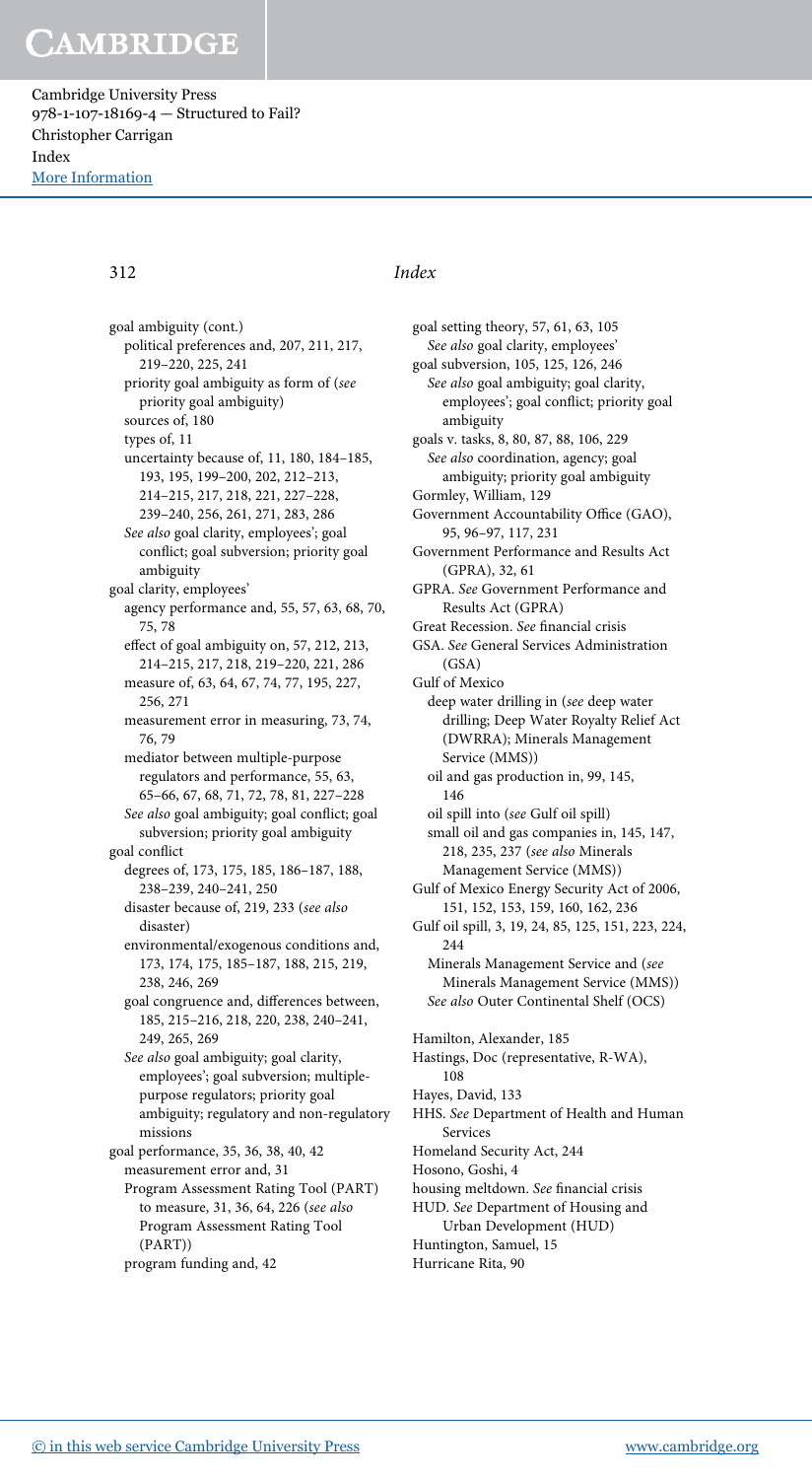Cambridge University Press 978-1-107-18169-4 — Structured to Fail? Christopher Carrigan Index [More Information](www.cambridge.org/9781107181694)

### Index 313

ICC. See Interstate Commerce Commission (ICC) Immigration and Naturalization Service (INS), 57, 60, 176 implementation. See implementation of policy implementation of policy, 59, 95, 245 choice of where to assign and, 58, 59 difficulties associated with, 17, 92, 252 politics, effect on, 59, 93, 245, 247 statutes and, 17 See also policy lifecycle; policy process; symbolic politics independence of regulatory agencies, 128–129, 137 See also autonomy, agency; control, political; expertise, agency; preferences, agency INS. See Immigration and Naturalization Service (INS) Interior. See Department of the Interior (DOI) International Offshore Oil and Gas Law Conference, 134 Interstate Commerce Commission (ICC), 15 iron triangles, 164 See also autonomy, agency; control, political; expertise, agency; preferences, agency Japanese nuclear disaster. See Fukushima nuclear accident Jewitt, Ian, 177–178, 222 Kallaur, Carolita, 148 Kan, Naoto, 4 Katrina, Hurricane, 151 Kelman, Steve, 149 Kendall, Mary, 157 Kenny, David, 66 Khademian, Anne, 58 Lake Charles, Louisiana, MMS's office at. See

Offshore Energy and Minerals Management, MMS's Lakewood Accounting Center, MMS's. See

Minerals Revenue Management (Revenue Management), MMS's Lakewood, Colorado, MMS's office at. See

Minerals Revenue Management (Revenue Management), MMS's Lewis, David, 34, 36, 39, 41

Linowes Commission. See Commission on Fiscal Accountability of the Nation's Energy Resources (Linowes Commission) Luthi, Randall, 160 Mayhew, David, 17 McCain, John (senator, R-AZ), 115 McCubbins, Mathew, 136 mediation, statistical test of, 66–67 Meirowitz, Adam, 185 Menendez, Robert (senator, D-NJ), 89 Mine Safety and Health Administration (MSHA), 41 Minerals Management Service (MMS) administration costs and, 116 appropriations for, 91, 118, 132, 139, 141–142, 160, 232, 234–235 awards received by, 149, 158, 162, 235 capture of, allegations of, 15, 86, 89, 133–134, 157, 158, 160, 161–162, 228–229, 244 (see also capture, regulatory) collaborative regulatory approach at, 133–134, 135, 146, 148, 156, 157, 158, 159, 235, 247–248 (see also Offshore Energy and Minerals Management, MMS's) collection of royalties at, 3, 21, 91 (see also Minerals Revenue Management (Revenue Management), MMS's) conflict at, allegations of, 5, 22, 86, 87, 91, 94, 108, 111, 130, 131, 159, 160–161, 176, 223, 227, 229, 233, 243 (see also goal conflict) congressional oversight of, 21, 106, 111, 117, 125, 126, 127, 132, 138, 139–140, 152–153, 160, 232, 234 congressional reform proposals and, 106, 110 consolidation of minerals management functions at, 85, 96–97, 99, 105, 161, 233 (see also Offshore Energy and Minerals Management, MMS's) coordination at, 87, 101, 102, 105, 126, 141, 229, 232, 238–239, 243 (see also coordination, agency) creation of, 87, 88, 95–96, 102, 104, 163, 231, 248 (see also Bureau of Land Management (BLM); Geological Survey, US (USGS)) deep water drilling regulated by, 145, 147, 148, 157, 176, 218, 235, 237 (see also deep water drilling; Deep Water Royalty Relief Act (DWRRA); Gulf of Mexico)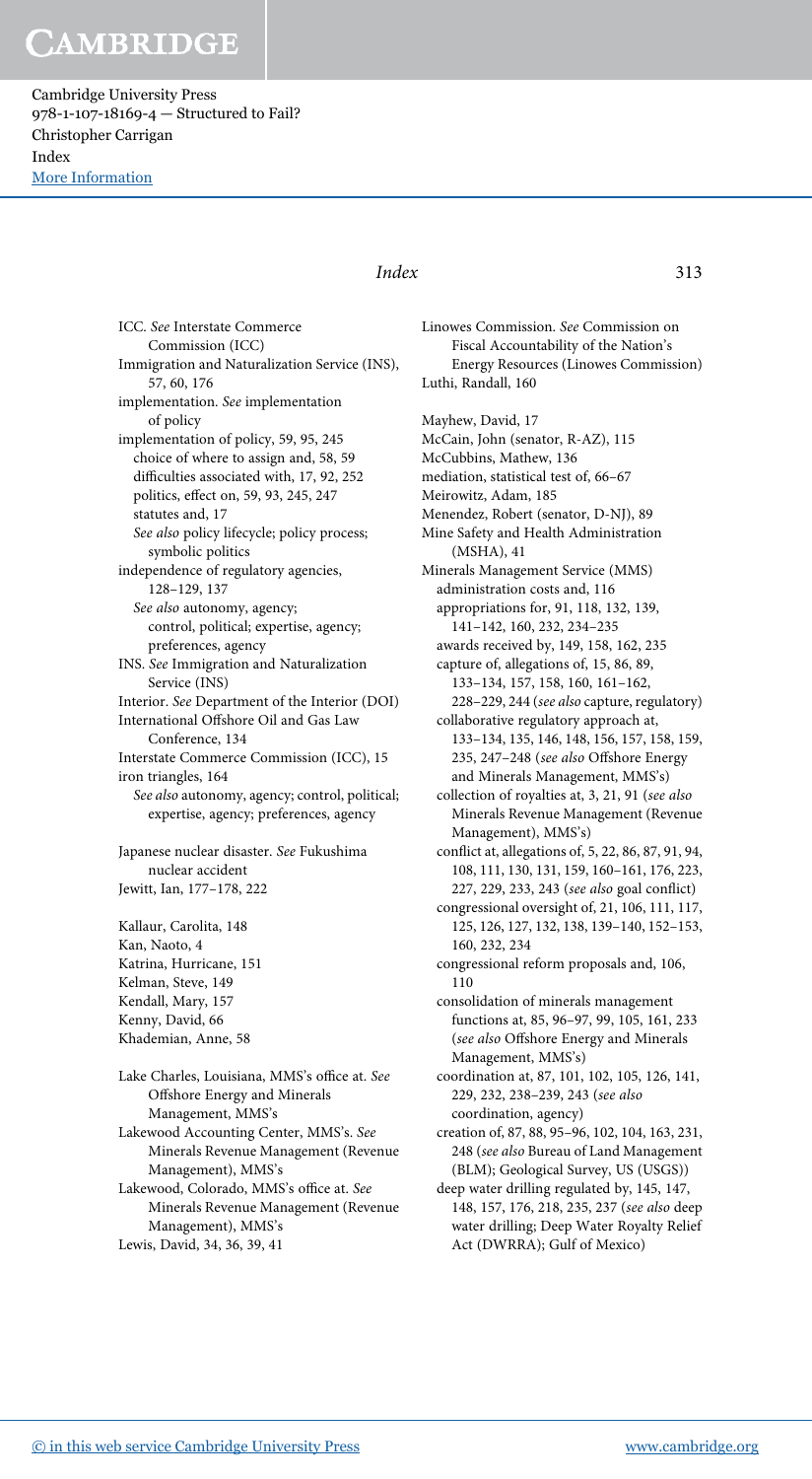Cambridge University Press 978-1-107-18169-4 — Structured to Fail? Christopher Carrigan Index [More Information](www.cambridge.org/9781107181694)

## 314 Index

Minerals Management Service (MMS) (cont.) disbanding of, 3, 6, 19, 48, 86, 88, 92, 101, 110, 135, 144, 161–162, 163, 224, 229–230, 251 (see also Bureau of Ocean Energy Management (BOEM); Bureau of Ocean Energy Management, Regulation and Enforcement (BOEMRE); Bureau of Safety and Environmental Enforcement (BSEE); Office of Natural Resources Revenue (ONRR)) division of revenue collection and offshore management at, 21, 100, 102, 105, 106, 122, 126–127, 130, 174, 231–232 (see also Minerals Revenue Management (Revenue Management), MMS's; Offshore Energy and Minerals Management, MMS's) focus on small oil and gas companies at, 146, 147, 156–157, 158, 176, 218, 235, 237, 247–248 (see also Offshore Energy and Minerals Management, MMS's) goal ambiguity at, 50, 243 (see also goal ambiguity) Gulf oil spill and, 3, 85, 86, 91, 110, 133, 223 (see also Gulf oil spill) jurisdictional responsibilities of, 152, 153, 245 lax regulation at, allegations of, 21, 53, 85, 88, 91–92, 122, 123, 124, 125, 131, 133, 134–135, 159, 228–229, 236 (see also Offshore Energy and Minerals Management, MMS's) leasing offshore property at, 142, 143, 245 (see also Offshore Energy and Minerals Management, MMS's) Louisiana employees and, 99, 100 missions of, 85, 91, 111, 141 Offshore Energy at (see Offshore Energy and Minerals Management, MMS's) organizational structure of, 11, 14, 134–135, 161, 163, 231, 233 (see also Bureau of Land Management (BLM); Geological Survey, US (USGS)) political and social pressure on, 22, 125, 127, 132, 144, 160, 162, 169, 178, 234, 235, 236, 245, 247–248 political history of, 131 presidential oversight of, 139–140, 236 public preferences and, 154–156, 160, 162, 163, 169, 178, 236, 248–249

regulatory oversight at, 146, 147, 148, 156–157, 159, 160, 176, 247–248 (see also Offshore Energy and Minerals Management, MMS's) Revenue Management at (see Minerals Revenue Management (Revenue Management), MMS's) role of science at, 133 rulemaking at, 144, 147 See also Minerals Revenue Management (Revenue Management), MMS's; Offshore Energy and Minerals Management, MMS's Minerals Management Service Reform Act of 2009, 106 Minerals Revenue Management (Revenue Management), MMS's, 87, 90, 95, 232 appropriations for, 118, 119, 122, 130 congressional oversight of, 111–112, 115, 130, 232 coordination and communication at, 102–104, 110, 231–232 dysfunction of, allegations of, 112, 125, 230 employees at, 100–101, 119 function and location of, 98, 169, 230, 233 Lakewood, Colorado office and, 98, 99, 100,  $232$ pressure on, 130 reorganizations of, 112–113, 116–117 tension between Offshore Energy and, 120–121, 160–161, 230, 231–232, 233, 243 (see also Offshore Energy and Minerals Management, MMS's) See also Minerals Management Service (MMS); Offshore Energy and Minerals Management, MMS's MMS. See Minerals Management Service (MMS) Moe, Terry, 18, 138 Moran, Mark, 138 moratoria, oil and gas drilling. See Outer Continental Shelf (OCS) MSHA. See Mine Safety and Health Administration (MSHA) multiple-purpose regulator AEC as example of (see Atomic Energy Commission (AEC))

capture of, 15

choice to disband, 60, 163, 180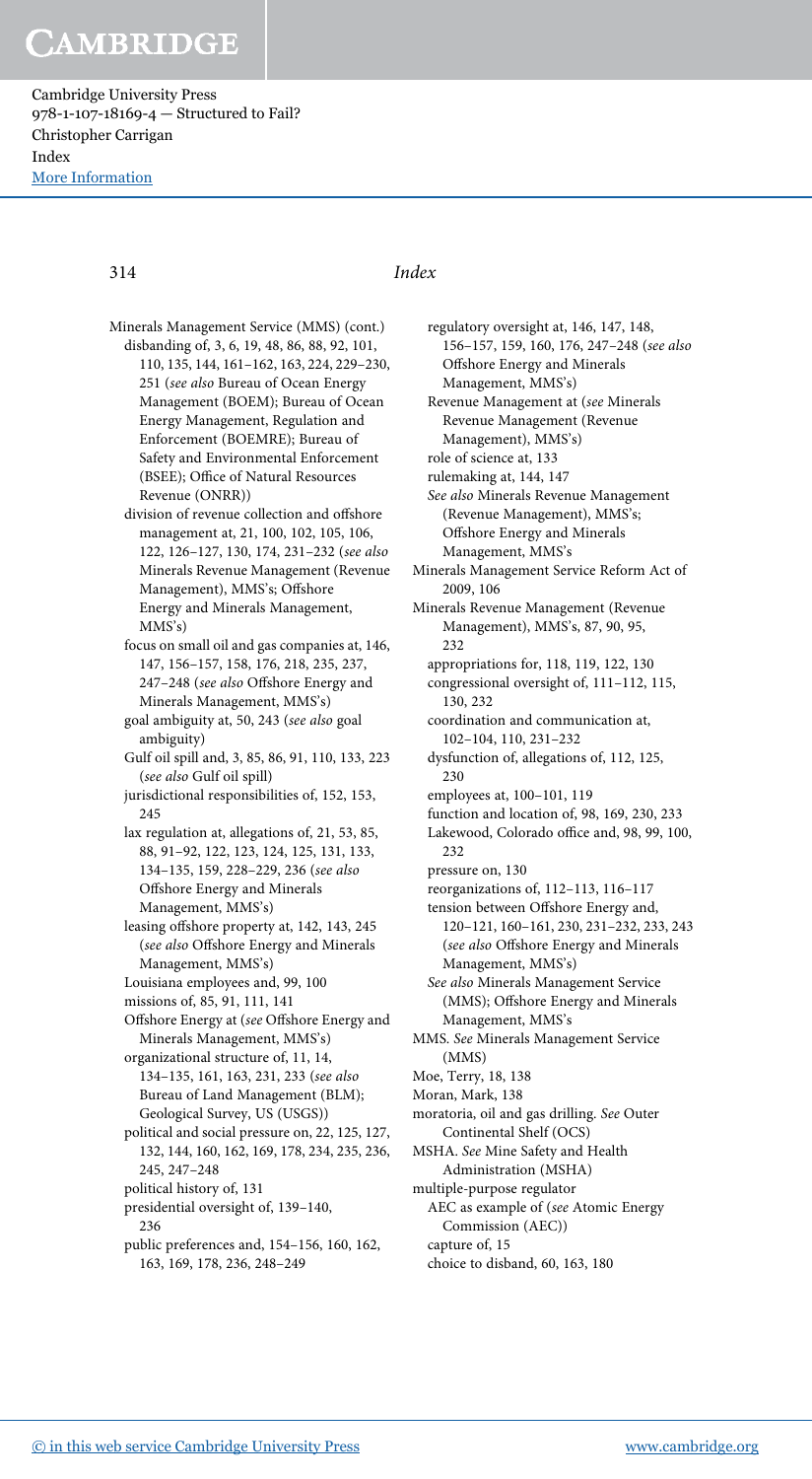Cambridge University Press 978-1-107-18169-4 — Structured to Fail? Christopher Carrigan Index [More Information](www.cambridge.org/9781107181694)

> classification as, 7, 37, 38, 49 compatibility of goals at, 204, 205, 215, 238, 240–241 conflict at, 165, 172, 173, 176, 186, 204, 219, 238 (see also goal conflict; goal subversion) control of, 10, 94, 164 (see also control, political) coordination at, 9, 88, 109, 126, 165, 171, 172, 173–174, 175, 176, 195, 207, 208–210, 217, 218, 219, 221, 222, 225, 230, 238–239, 275, 278 (see also coordination, agency) creation of, 9, 10, 18–19, 105, 171–172, 180, 220–221, 222, 247, 248, 276–277, 279, 286 determination of priorities at, 94, 131, 215, 233, 237, 246–247 development of clarity at, 200, 201, 202, 205, 232, 241, 261, 271, 275, 282 (see also goal clarity, employees') differences from other mixed mission agencies, 23, 28, 29, 38, 47, 48, 50, 51, 226–227 disaster and, 29, 219–220, 223, 252 environmental/exogenous conditions and, 204, 219, 237, 238, 258 expertise at, development of, 191, 194, 197 explanation for poor performance of, 46, 47, 48, 55, 56, 78, 79, 80 Federal Deposit Insurance Corporation as example of (see Federal Deposit Insurance Corporation (FDIC)) Federal Reserve as example of (see Federal Reserve (Fed)) Forest Service as example of (see Forest Service, US) fungibility of resources at, 189, 195 goal ambiguity at, 8, 50, 51, 53, 54, 55, 66, 68, 78, 171, 172, 173, 174, 175, 184–185, 192–193, 195, 199–200, 202, 211–213, 214, 215–216, 217, 218, 220, 221, 222, 225, 227–228, 230, 239, 240, 241, 242, 256, 261, 271, 284 (see also goal ambiguity) Immigration and Naturalization Service as example of (see Immigration and Naturalization Service (INS)) impact of institutional features on, 130, 230, 247

interest groups and, 10

## Index 315

Minerals Management Service as example of (see Minerals Management Service (MMS)) Nuclear and Industrial Safety Agency as example of (see Nuclear and Industrial Safety Agency (NISA)) oscillating cycle of disbanding and creating, 172, 249, 252 performance of, 12, 20, 27, 28, 29, 31, 33, 38, 40, 42, 44, 45–46, 49, 50, 109, 189, 208–209, 226–228, 241, 254 personnel preferences and, 172, 241, 247 political preferences and, 10, 16, 164, 172–173, 180, 181, 183–184, 195, 196, 198–199, 204, 205, 206–207, 209–211, 215, 217, 219–221, 222, 225, 237, 239–240, 241, 242, 246–247, 248, 263, 269, 277, 279, 283, 286 priority goal ambiguity at (see priority goal ambiguity) solutions to inadequacies of, 59–61, 232 tension between coordination and ambiguity/conflict at, 172, 218–219, 221, 230, 239, 240, 242, 252 See also regulatory and non-regulatory missions

National Academy of Sciences, 150

National Association of Environmental Professionals, 149

National Commission. See National Commission on the BP Deepwater Horizon Oil Spill and Offshore Drilling (National Commission)

National Commission on the BP Deepwater Horizon Oil Spill and Offshore Drilling (National Commission), 86, 89, 158

- National Energy Policy Development Group, 150, 151
- National Environmental Policy Act (NEPA), 137

National Labor Relations Board (NLRB), 139

- National Partnership for Reinventing Government. See National Performance Review
- National Performance Review, 143, 144, 162, 235

Navy, US, 39

NEPA. See National Environmental Policy Act (NEPA)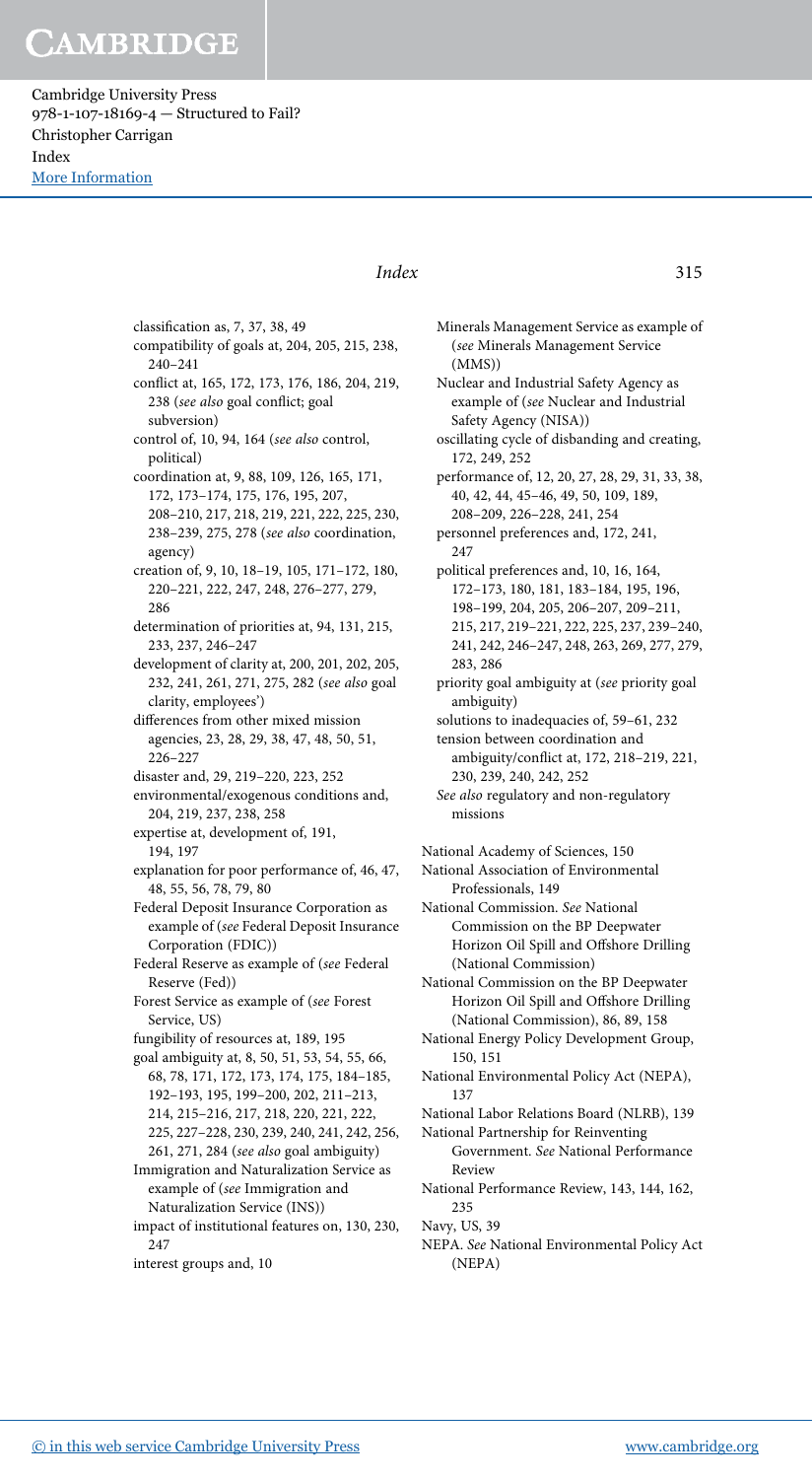Cambridge University Press 978-1-107-18169-4 — Structured to Fail? Christopher Carrigan Index [More Information](www.cambridge.org/9781107181694)

316 Index

New York Times, 89 NISA. See Nuclear and Industrial Safety Agency (NISA) NLRB. See National Labor Relations Board (NLRB) non-regulatory and regulatory missions. See multiple-purpose regulator; regulatory and non-regulatory missions North Aleutian Basin, 142 NRC. See Nuclear Regulatory Commission (NRC) NSA. See Nuclear Safety Agency (NSA) Nuclear and Industrial Safety Agency (NISA), 4, 176–177, 244 capture of, allegations of, 4, 15 collusion with industry at, allegations of, 4, 6 conflict at, allegations of, 5, 223 disbanding of, 4, 48, 224 (see also Nuclear Safety Agency (NSA)) lax regulation at, allegations of, 53 organizational structure of, 227 priority goal ambiguity at, 50 nuclear disaster. See Fukushima nuclear accident Nuclear Regulatory Commission (NRC), 5 Nuclear Safety Agency (NSA), 177 positioning in Environment Ministry, 4, 6, 20 See also Nuclear and Industrial Safety Agency (NISA) Obama, Barack, 89, 135, 151–152, 169, 236, 251, 252 O'Connell, Anne, 177 OCS. See Outer Continental Shelf (OCS) OCSLA. See Outer Continental Shelf Lands Act (OCSLA) Office of Federal Energy and Minerals Leasing, 108 Office of Federal Financial Management. See Office of Management and Budget (OMB) Office of Information and Regulatory Affairs (OIRA). See Office of Management and Budget (OMB) Office of Inspector General, Department of the Interior (OIG), 95, 133 investigations by, 86, 89–90 See also Minerals Management Service (MMS)

Office of Management Budget (OMB), 60, 129 Bush, George W., and, 32, 33, 46, 234 (see also Bush, George W.) evaluation of agency performance by, 31, 32, 33, 34, 37, 42, 46, 226, 227, 234 (see also Program Assessment Rating Tool (PART)) examiners at, 46, 227 Office of Federal Financial Management at, 31 Office of Information and Regulatory Affairs (OIRA) at, 31, 138 Office of Natural Resources Revenue (ONRR), 3, 92, 101, 102, 251 See also Minerals Management Service (MMS); Minerals Revenue Management (Revenue Management), MMS's Office of Personnel Management (OPM), 35, 54, 62, 64, 227 Office of Technology Assessment (OTA), 114 Office of the Federal Oil and Gas Permit Coordinator, 106 Offshore Energy. See Offshore Energy and Minerals Management, MMS's Offshore Energy and Minerals Management, MMS's appropriations for, 118, 119, 122, 130, 139–142, 232, 234–235 budgetary tension between Minerals Revenue Management and, 120–121, 232 (see also Minerals Revenue Management (Revenue Management), MMS's) budgetary turnaround for, 121, 124, 153–154, 232 collaborative regulatory approach at, 133–134, 135, 156, 157, 158, 159, 234, 235, 237, 247–248 conflict within, 130, 135, 161–162, 163, 164, 229, 233, 243, 245, 246 congressional oversight of, 114–115, 130, 139–140, 149, 232, 234 coordination and communication with Minerals Revenue Management, 103, 160–161, 232 (see also Minerals Revenue Management (Revenue Management), MMS's) coordination of missions at, 189, 229–230, 231

employees at, 100–101, 119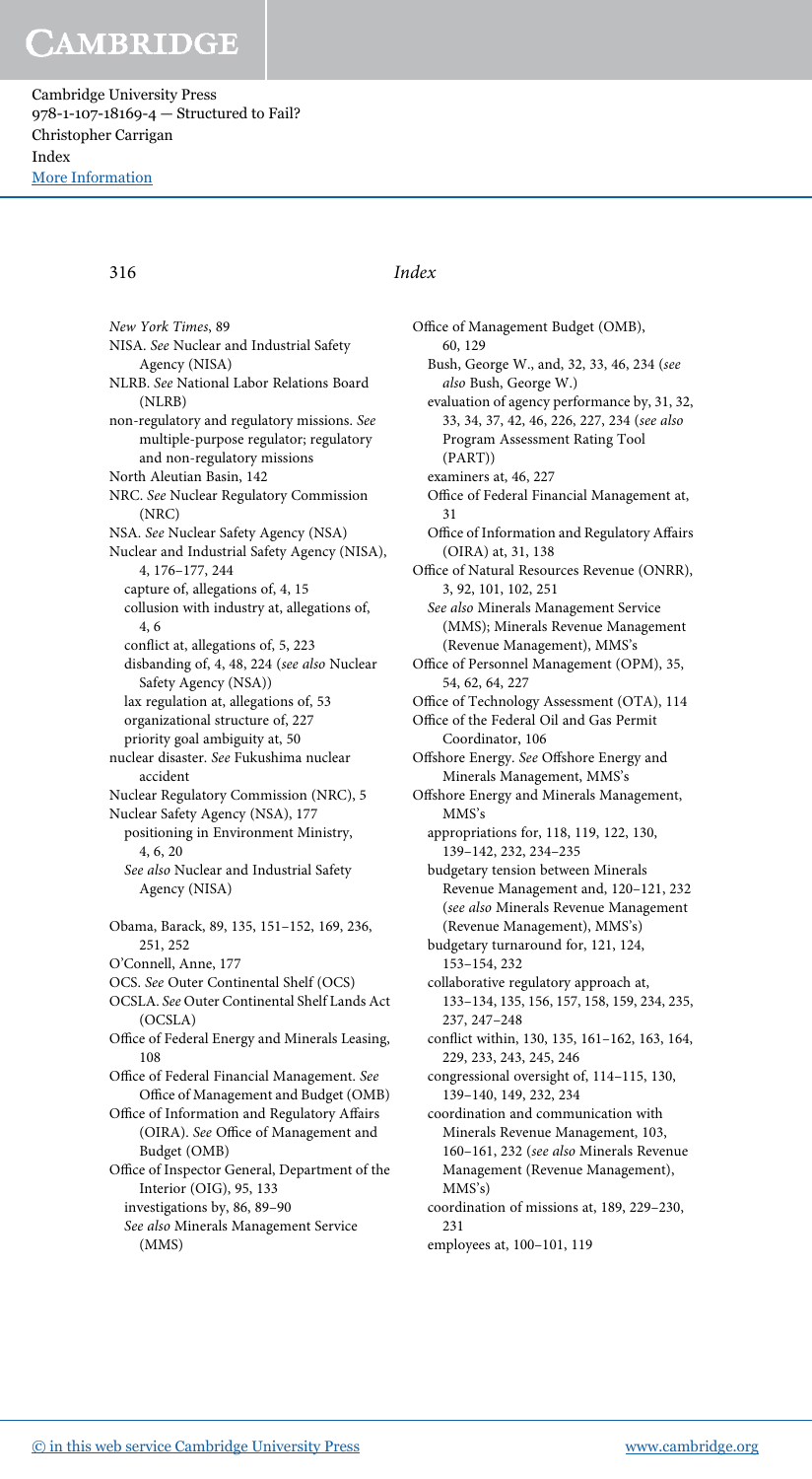Cambridge University Press 978-1-107-18169-4 — Structured to Fail? Christopher Carrigan Index [More Information](www.cambridge.org/9781107181694)

> function and location of, 87, 95, 98–99, 161, 232, 233 goal ambiguity at, 130 Lake Charles, Louisiana office and, 89, 90, 123, 157 office closures at, 143 operations of, 139–140, 141, 143, 145, 161, 163, 170, 189, 229, 231–232, 237, 245 political pressure on, 130, 132, 139–140, 162, 234, 245 regulatory oversight at, 141, 144, 147, 148, 149, 156–157, 236, 237 tension between Minerals Revenue Management and, 160–161, 230, 231–232, 233, 243, 247–248 (see also Minerals Revenue Management (Revenue Management), MMS's) See also Minerals Management Service (MMS); Minerals Revenue Management (Revenue Management), MMS's OIG. See Office of Inspector General, Department of the Interior (OIG) Oil Pollution Act of 1990, 114, 142, 152, 153, 159, 236 oil spill. See Gulf oil spill; Outer Continental Shelf (OCS) Oil Spill Prevention Act, 108 OIRA. See Office of Management and Budget (OMB) OMB. See Office of Management Budget (OMB) ONRR. See Office of Natural Resources Revenue (ONRR) OPM. See Office of Personnel Management (OPM) Order 3299, 92, 108, 125, 163, 249 OTA. See Office of Technology Assessment (OTA) Outer Continental Shelf (OCS), 91, 98, 99, 115, 140, 142, 143, 145, 147 moratoria and, 142, 143, 151, 158, 235, 236, 248 oil spills in, 149–151, 157, 159, 169, 248–249 (see also Gulf Oil Spill) public preference and, 154–156, 162, 249 Outer Continental Shelf Lands Act (OCSLA), 98, 145 Outer Continental Shelf Lands Act Amendments, 152, 153 Outer Continental Shelf Reform Act of 2010, 108

### Index 317

control, political; expertise, agency; preferences, agency PAR. See Public Administration Review (PAR) PART. See Program Assessment Rating Tool (PART) police-patrol oversight. See control, political policy implementation. See implementation of policy policy lifecycle, 104 See also implementation of policy; policy process policy process, 92–93, 94, 104, 164, 247, 252 See also implementation of policy political ideology, 40, 43, 130 agency leaning, 32, 41 measure of, 39, 50, 64 Program Assessment Rating Tool and (see Program Assessment Rating Tool (PART)) See also control, political preferences, agency, 172, 174–175, 178, 179 See also autonomy, agency; control, political; expertise, agency; multiple-purpose regulator; regulatory and non-regulatory missions preferences, political, 198–199 government agencies and, 178, 181, 182–183, 200–201, 204, 241 information and, 196 mechanisms to control agencies and (see control, political) multiple politicians and, 180–181, 246 See also autonomy, agency; control, political; expertise, agency; Minerals Management Service (MMS); multiple-purpose regulator; preferences, agency; regulatory and non-regulatory missions presidential power, 137 See also control, political Pressman, Jeffrey, 92 Prince William Sound, 114 priority goal ambiguity, 50 allegations of, 56 breaking up agency as remedy for, 197 coordination and, 109, 225 definition of, 11, 53, 185, 212 disaster and, 54, 55, 85

oversight, agency. See autonomy, agency;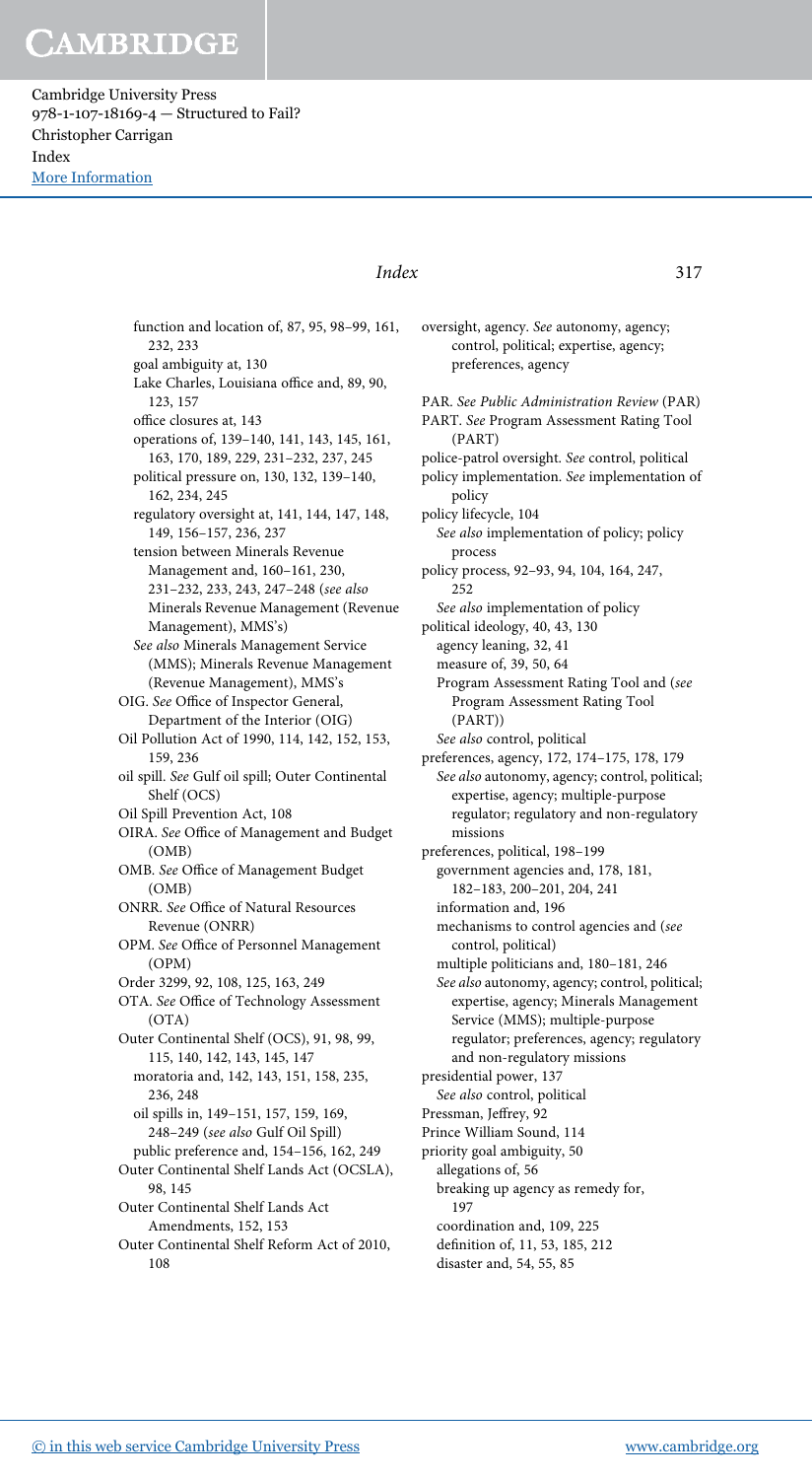Cambridge University Press 978-1-107-18169-4 — Structured to Fail? Christopher Carrigan Index [More Information](www.cambridge.org/9781107181694)

priority goal ambiguity (cont.) employees, effect on, 53, 54, 55, 57, 58, 62, 63, 78, 211–212, 213, 214, 218, 227, 240 (see also goal clarity, employees') external and internal influences on, 59, 220, 221, 225, 241, 242 Federal Reserve, existence at (see Federal Reserve (Fed)) focus on subset of goals at agency because of, 14, 53, 58, 59, 94, 126 measure of, 54, 64 (see also Federal Human Capital Survey (FHCS)) Minerals Management Service, existence at (see Minerals Management Service (MMS)) Nuclear and Industrial Safety Agency, existence at (see Nuclear and Industrial Safety Agency (NISA)) performance, effect on, 20, 53, 54, 55, 56, 104, 109, 211, 213, 214, 218, 225, 227, 228, 240 (see also goal clarity, employees') political preferences and, 59, 207, 220, 225 See also goal ambiguity; goal clarity, employees'; goal conflict; goal subversion; multiple-purpose regulator; regulatory and non-regulatory missions Program Assessment Rating Tool (PART) agency coverage and, 33, 34 agency input into, 37 bias in, 49, 234 budgetary decisions and, 30 description of, 28, 29, 32, 33, 34, 42, 226 dimensions of, 30 direct federal programs and, 47, 250 funding measured through, 35, 39, 40, 44 goal ambiguity and, 30 goal-setting process and, 32 ideology and, 32, 33, 39, 40, 43, 46, 50, 234 law enforcement missions and, 250 measurement error associated with, 30, 31, 33, 46 Office of Management and Budget and, 31, 33, 34, 37 (see also Office of Management and Budget (OMB)) preparation of data from, 35, 50 program size, effect on, 42 program types in, 36, 37, 47 regulatory programs in, 36, 37, 38, 46–47, 50 (see also regulatory-based programs)

## 318 Index

results/accountability measured by, 30, 31, 35, 36 (see also goal performance) stakeholder input and, 33 use of by researchers, 29, 30, 34, 54 See also goal performance Public Administration Review (PAR), 52 Public Land Law Review Commission, 96 public organization absence of profit motive in, 56 difficulties associated with, 56 See also goal ambiguity Quarterman, Cynthia, 148 Rahall, Nick (representative, D-WV), 108, 109 Rainey, Hal, 61 Reagan, Ronald, 137 regulatory and non-regulatory functions. See regulatory and non-regulatory missions regulatory and non-regulatory missions compatibility of, 9, 23, 171–172, 177, 187, 188, 198, 204, 205, 207, 222, 269 conflict between, 23, 177, 187, 188, 198, 204, 207 (see also goal conflict; goal subversion) coordination of, 175, 197, 207, 208–210, 221, 222, 241, 275 (see also coordination, agency) decision to combine or separate (see multiple-purpose regulator) differences with other missions and, 29, 38, 47, 48, 50, 51 disaster and, 219–220, 252 evaluation of, 32, 33, 46, 223 goal ambiguity and, 52–53, 173, 175, 177, 199, 201, 211–212, 214, 221, 222, 225, 256, 271, 283, 284, 286 (see also goal ambiguity; goal clarity, employees') one agency, assigned to (see multiplepurpose regulator) oscillating cycle of separating and creating, 172, 248, 252 performance, effect of combining on, 27, 28, 29, 40, 42, 44, 45–46, 48, 50, 208–209, 254

personnel preferences and, 172 (see also preferences, agency)

political preferences and, 181, 182–184, 196, 198–199, 200–201, 204, 206–207, 209–211, 219–221, 241, 242, 246–247, 248, 263, 269, 277, 279, 283 (see also preferences, political)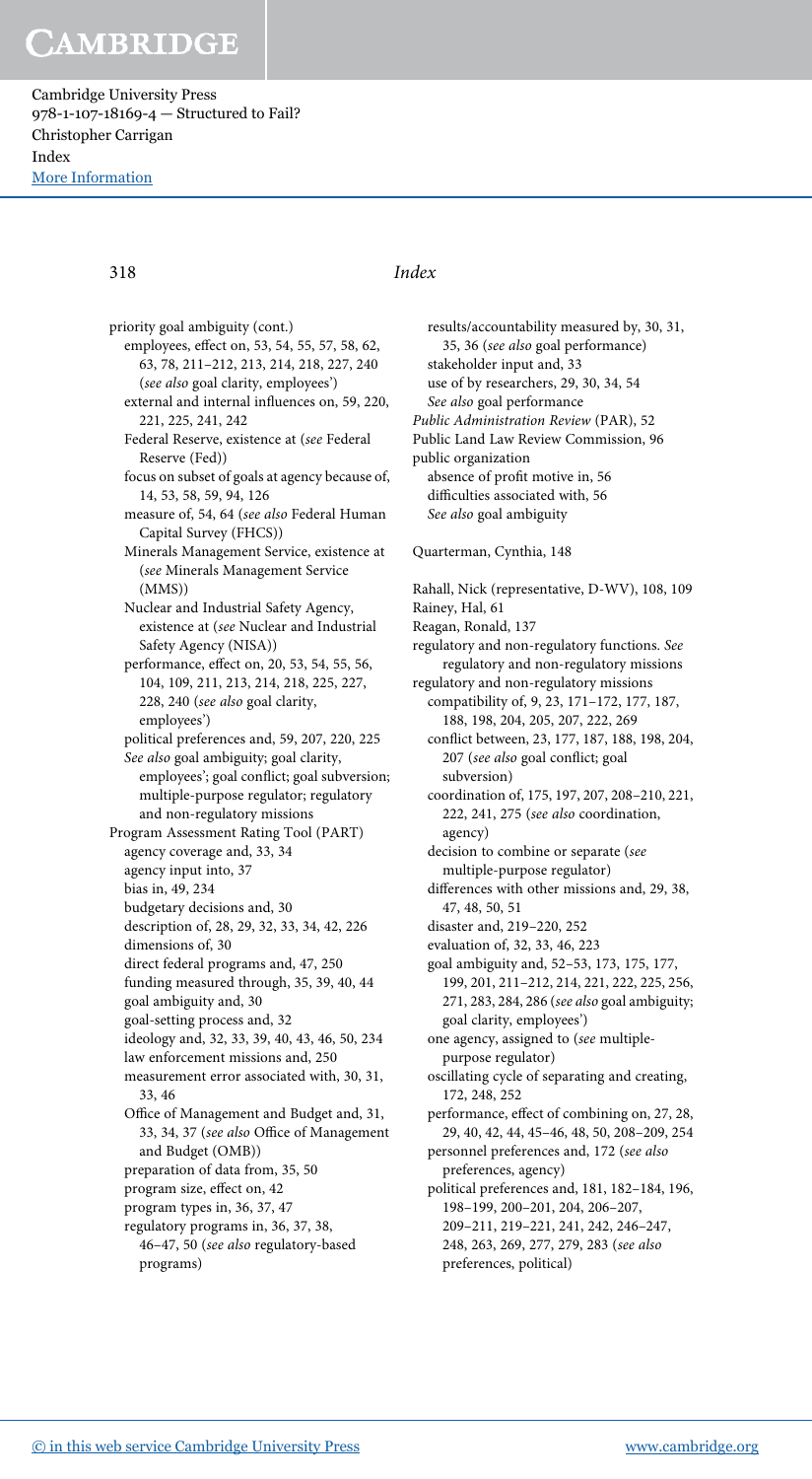Cambridge University Press 978-1-107-18169-4 — Structured to Fail? Christopher Carrigan Index [More Information](www.cambridge.org/9781107181694)

## Index 319

reputation of agency, 17 (see also autonomy, agency) separation of, 48, 49, 50, 53, 56, 197, 199, 211–212, 220–221, 241, 246–247, 276–277, 279, 286 tension between coordination and ambiguity/conflict at, 9, 10, 170, 218, 240, 242, 252 See also multiple-purpose regulator regulatory-based programs, 12, 36, 37, 38, 46, 250 collaboration with regulated entities and, 156 (see also Minerals Management Service (MMS); Offshore Energy and Minerals Management, MMS's) economic regulation and, 37 performance of, 46–47, 50, 227, 250 social regulation and, 36 See also multiple-purpose regulator; Program Assessment Rating Tool (PART); regulatory and non-regulatory missions regulatory funding, 38, 40, 44, 45, 64 See also Program Assessment Rating Tool (PART) regulatory laxity, 13, 21, 131, 133 See also capture, regulatory; Federal Reserve (Fed); Nuclear and Industrial Safety Agency (NISA); Minerals Management Service (MMS) reorganization, government, 60, 170, 219, 241, 244, 251, 252 See also implementation of policy; policy process Revenue Management. See Minerals Revenue Management (Revenue Management), MMS's RIK. See Royalty in Kind (RIK) Program, MMS's Roosevelt, Franklin D., 52 Royalty in Kind (RIK) Program, MMS's, 89–90, 106, 119, 133 See also Minerals Revenue Management (Revenue Management), MMS's Royalty Reengineering Initiative, 119 See also Minerals Revenue Management (Revenue Management), MMS's Safety and Environmental Management System (SEMS), 134

See also Offshore Energy and Minerals Management, MMS's Salazar, Ken, 3, 86, 92, 101, 109, 135, 249, 251 savings and loan crisis, US, 58 Schwartz, Thomas, 136 SEC. See Securities and Exchange Commission (SEC) Secretarial Order 3299. See Order 3299 Secretary Salazar. See Salazar, Ken Securities and Exchange Commission (SEC), 2 Seidman, Harold, 170, 171 SEMS. See Safety and Environmental Management System (SEMS) Shalala, Donna, 14, 52 Social Security Administration (SSA), 11, 17, 57 Special Committee on Investigations, Senate, 115 SSA. See Social Security Administration (SSA) State of the Union address, President Obama's, 251 symbolic politics, 93, 170 decision on where to assign policy and, 17 See also implementation of policy; policy process Synar, Mike (representative, D-OK), 112 task coordination. See coordination, agency tasks v. goals. See goals v. tasks Thomas, Craig (representative, R-WY), 116 Time Magazine, 85, 97 Ting, Michael, 177, 222 Tirole, Jean, 177–178, 222 Towns, Ed (representative, D-NY), 111 Treasury. See Department of the Treasury (Treasury) turf wars, 22, 229 See also Bureau of Land Management (BLM); Geological Survey, US (USGS) Type I error, 71 USDA. See Department of Agriculture (USDA) USGS. See Geological Survey, US (USGS)

VA. See Department of Veterans Affairs (VA)